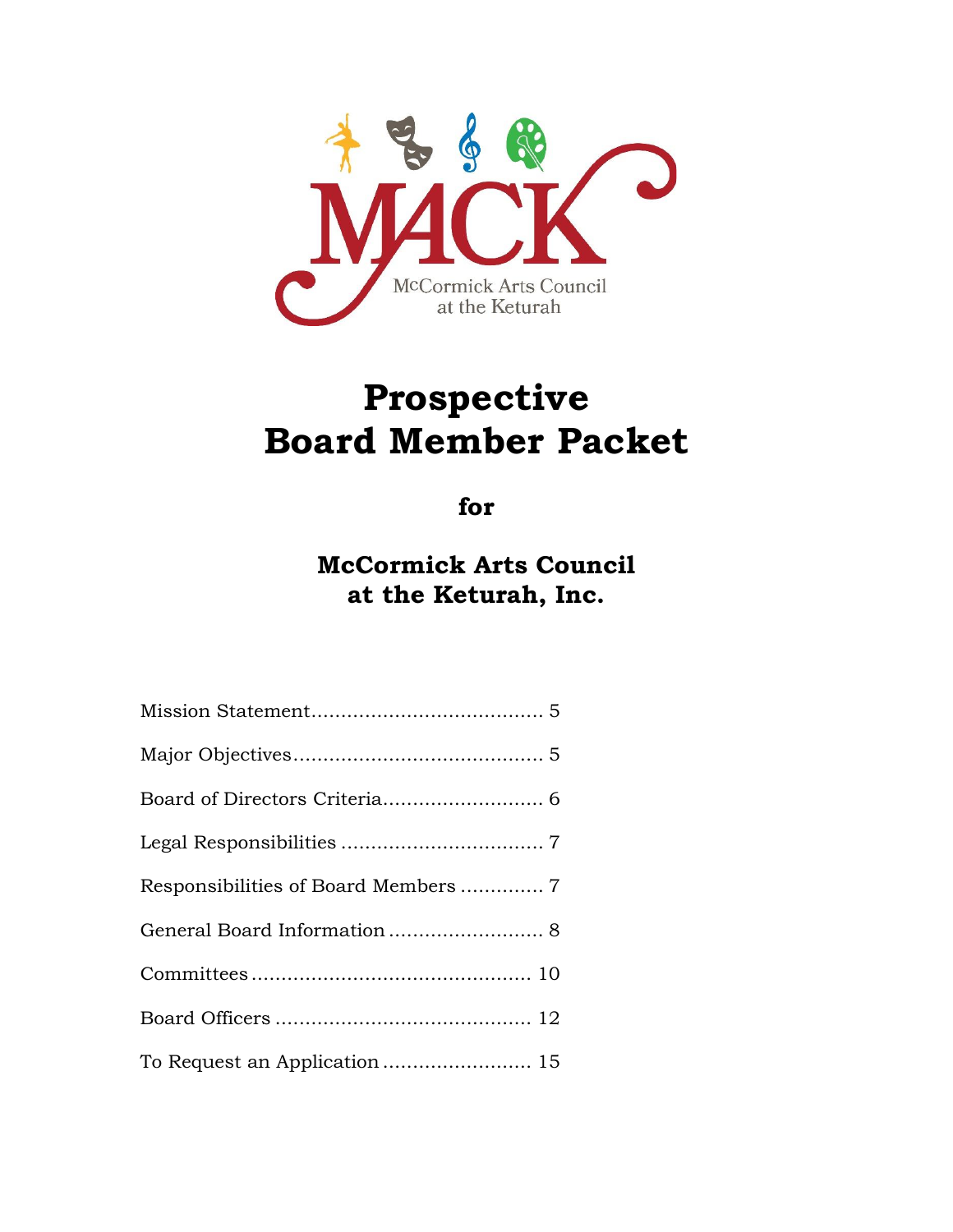#### **Mission Statement**

*"To provide art, culture and education to the region"*

### **The Arts Council's Major Objectives**

- Cooperate with all arts and civic groups to build audience and participants in the arts.
- Promote the arts in the schools (Artists in Education Programs).
- Ensure that all administrative responsibilities are handled to include: Financial planning and Management – Ensure the MACK facility operates efficiently, offer professional assistance with publicity, development of pamphlets and mailing out of MACK publicity material; provide promotion services including media contacts and development of media news releases; and coordinate presentations and use of community arts events at The MACK.
- Stimulate and encourage participation in cultural activities through regional quality presentations of cultural activities including exhibits, performances and instruction.
- Coordinate with community organizations and other art groups in the state of South Carolina, and Federal government making them aware of each organization's existence, purpose, and activity.

#### **Board of Directors Criteria**

- 1. MACK Board of Directors members must be members of the MACK in good standing.
- 2. To become a member of the MACK Board of Directors the individual must be nominated by the Nominating Committee and elected by a vote of the MACK members.
- 3. MACK Board of Directors members must attend monthly meetings. Three consecutive absences is grounds for dismissal.
- 4. MACK Board of Directors members must attend MACK functions when possible.
- 5. MACK Board of Directors members must serve on various committees and act as Committee Chair when appointed.
- 6. MACK Board of Directors members should continually solicit funds and new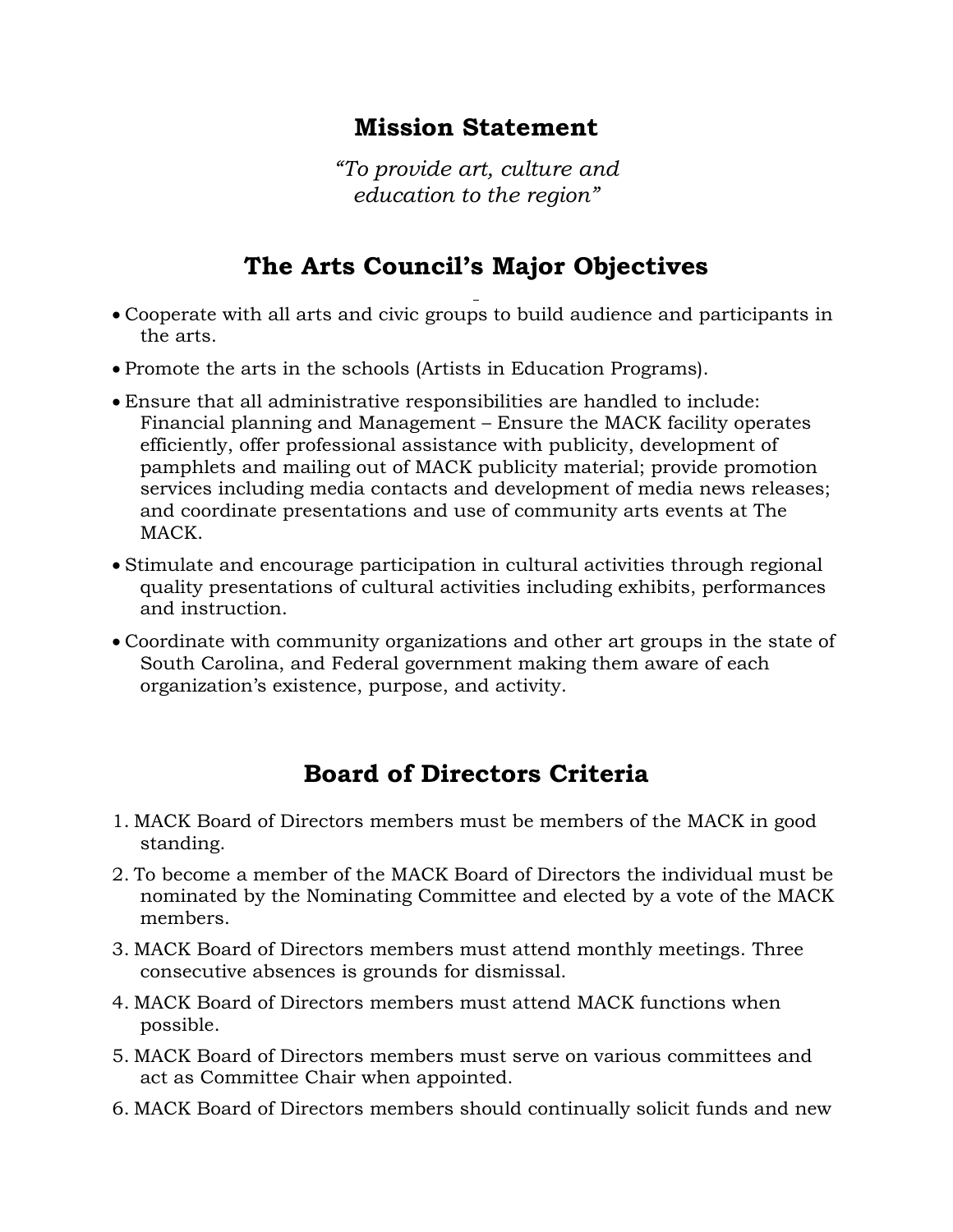members.

- 7. MACK Board of Directors members should always promote the arts and art education.
- 8. MACK Board of Directors members will oversee all activities and assure they are in compliance with the purpose of the organization.
- 9. MACK Board of Directors members will review recommendations of the Executive Directors, direct and advise the Executive Director, approve expenditures and monitor the financial condition of the organization.
- 10. MACK Board of Directors members are asked to contribute financially to the annual DONOR25 program. \$100 per Board Member will be collected in January.

#### **Commonly Accepted Legal Responsibilities of Board Members**

1. Duty to act in good faith for the interest of members and the organization.

- 2. Duty of loyalty to the organization.
- 3. Duty of diligence and reasonable care.
- 4. Duty to exercise special and professional skills.
- 5. Responsibility for financial affairs.

#### **Responsibilities of Board Members**

- 1. Policy
	- a. Set policy
	- b. Establish Goals
	- c. Monitor Policy and Goals
- 2. Fiscal
	- a. Approve budget to achieve goals
	- b. Monitor budget expenditures
	- c. Assist on fundraising
- 3. Elect Officers
- 4. Selection of Executive Director
	- a. Guidance in implementing policy and goals
	- b. Monitoring of staff activities
- 5. Public Relations
	- a. Establish public relations policy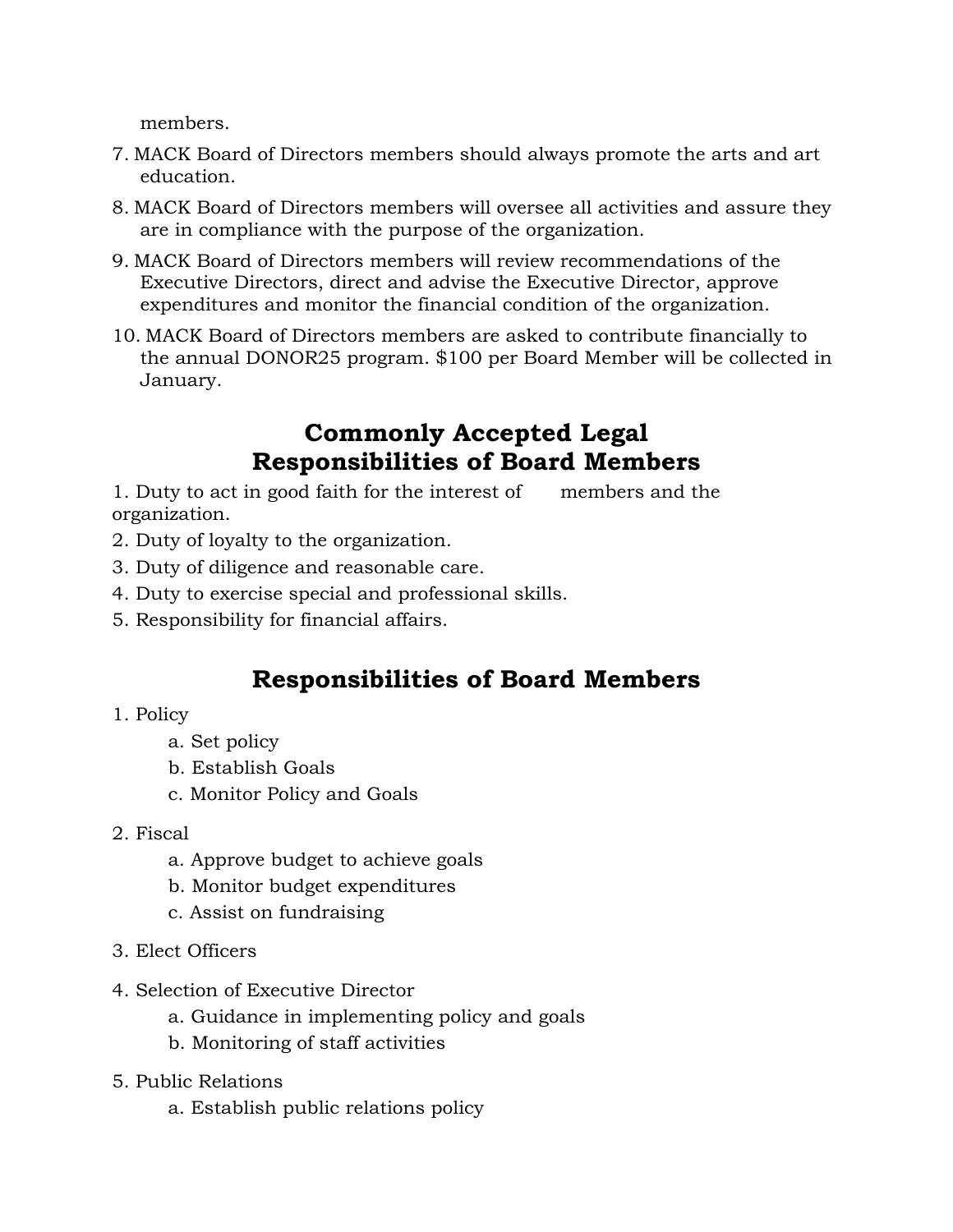- b. Approve/review public relations plans
- c. Serve as primary spokespersons and ambassadors of goodwill

#### **General Board Information**

(from ARTICLE V of the Bylaws)

SECTION 1. The governing body of the McCormick Arts Council shall be a Board of Directors comprised of not more than twenty-four (24) persons who are members in good standing of the McCormick Arts Council and who are elected according to the provisions of Article III, Section 3 and Article V, Section 2. The Executive Director and other employees of the McCormick Arts Council shall not serve as members of the Board of Directors.

SECTION 2. A Nominating Committee as described in Article VI, Section 3, shall make nominations for the Board of Directors, which is appointed by the president. Additional nominations may be made from the floor, with the previous consent of the proposed nominee. In making nominations, the nominating committee shall endeavor to provide representation on the Board of Directors with respect to interest in the purpose and mission of the McCormick Arts Council.

SECTION 3. The terms of the members of the Board of Directors shall be for two (2) years or until their successors shall be duly elected. Terms shall begin on July first of the year in which they are elected. The terms shall be arranged such that one-third of the Board members shall have their terms expire each year.

SECTION 4. The Board of Directors shall meet regularly, preferably monthly, at a time and place chosen by the president. The president may call special meetings.

SECTION 5. Any member who accumulates three (3) consecutive absences from regular or called meetings of the Board of Directors may be dropped from membership on the Board. Such a dismissal shall be made upon a motion to the Board at a regular meeting and upon a majority vote of those present, a quorum having been obtained.

SECTION 6. A quorum at any Board of Directors meeting shall consist of at least forty percent (40%) of those Board Members who are elected and entitled to vote. At any meeting of the Board, the president may declare a quorum by acclamation providing those members who are present are unanimously consenting.

SECTION 7. The order of business at any meeting of the Board of Directors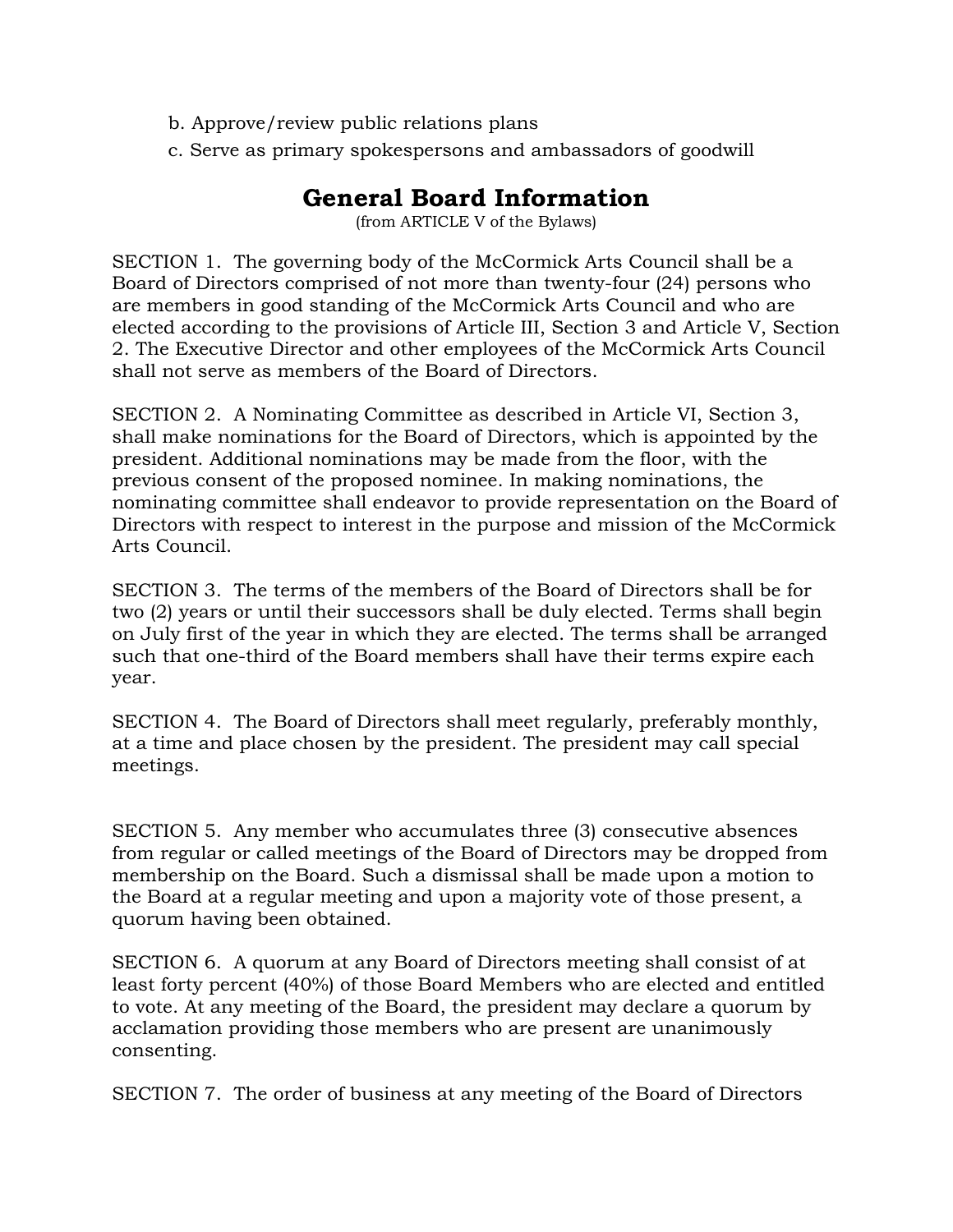shall be published ahead of the meeting and shall have been made out by the president in consultation by the executive director.

#### **MACK Committees**

(from ARTICLE VI of the Bylaws)

SECTION 1. Each year the president shall determine the committees of the Board, which will serve to fulfill the objectives of the McCormick Arts Council for that year. The president may appoint members to serve on committees who are also members of the Board, members of the McCormick Arts Council or members of the community-at-large. Board members may be asked to choose on which committee they wish to serve. The president may then appoint the chair or the committee may select its chair. The term of committee membership shall be for at least (but not limited to) one (1) year. Membership in the committees shall be by appointment by the president. The members of these special committees shall serve for such a time as may be determined by the Board at the time of their appointment.

SECTION 2. The Executive Committee shall be composed of five (5) members: the president, the vice-president, the secretary, the treasurer and the immediate past president. With the exception of the president, all members of the executive committee shall be appointed with the advice and consent of the Board of Directors. The executive committee shall have the power to act upon any and all matters of business between meetings of the Board of Directors, with the exceptions of altering the budget and/or changing the bylaws. The executive committee shall meet regularly, at meetings called by the president. The president shall serve as chairman of the executive committee. The executive committee shall have the full authority and power to make sales, transfers or assignments of any investments or securities. For the purpose of checks, transfers, assignments or other writings, which may be necessary to carry into effect the above, the Executive Director and the treasurer shall be authorized to sign such papers. In addition, the president shall be authorized to sign such papers when necessary, in case of the absence of either the executive director or the treasurer. The executive committee shall make a full and complete report of its financial transactions to the Board of Directors at the next regular meeting of the Board.

SECTION 3. The nominating committee shall be limited to four (4) persons, three (3) whom of which shall be members of the Board of Directors. This committee shall have the responsibility of nominating members for the Board of Directors, in accordance with the provision of Article IV, Section 2. The committee shall submit its nominations at the annual meeting of the McCormick Arts Council in October of each year. Nominations may be made from the floor at the annual meeting with the prior consent of the nominee. When vacancies occur in the membership of the Board, or in the office of the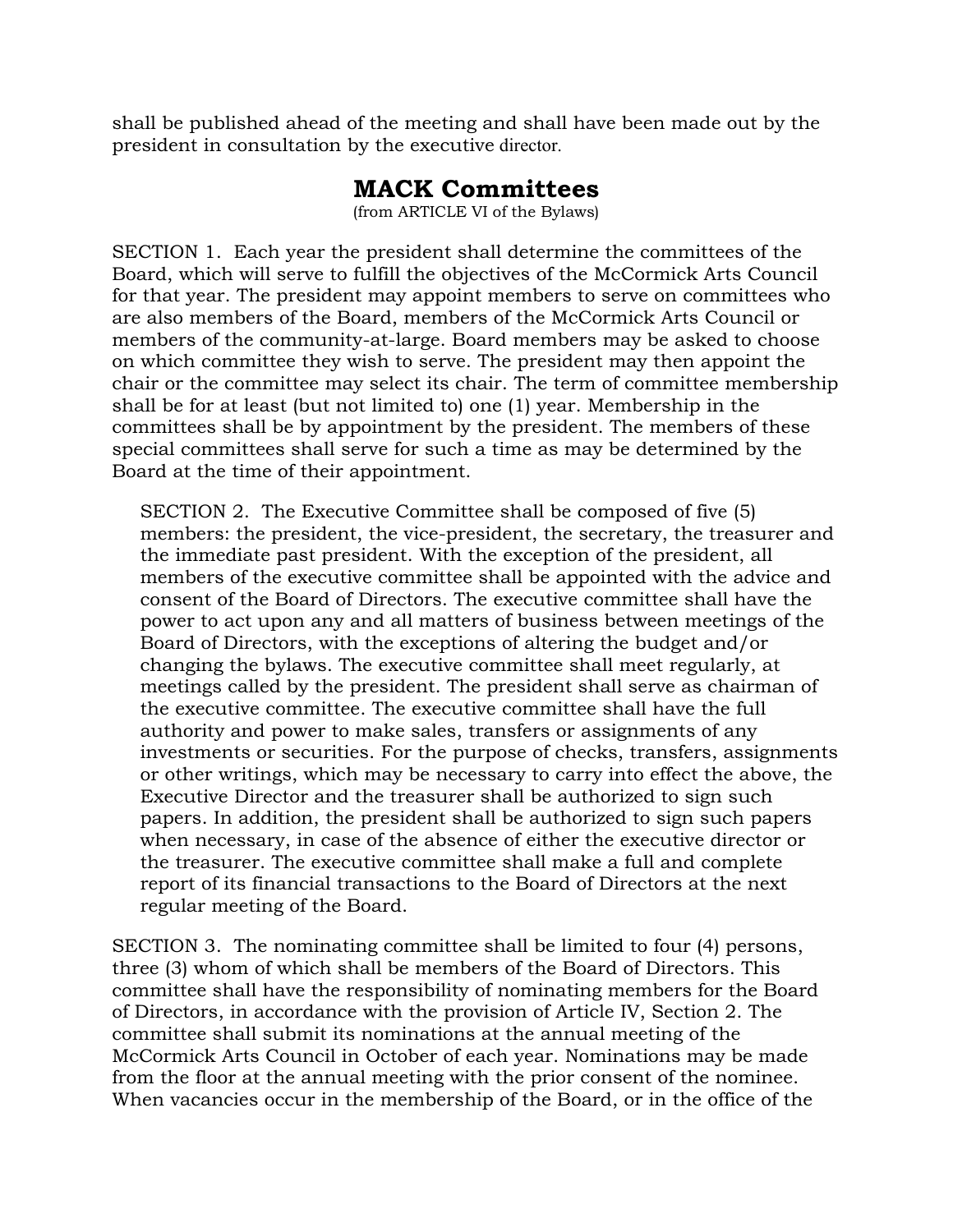president, the nominating committee shall make nominations to the Board to fill the incomplete term of the respective office. During the annual meeting, the nominating committee shall also place in nomination the name for president, which may be the current vice-president or another person who qualifies for the office by having served on the Board of Directors for at least one year.

SECTION 4. The quorum for any committee meeting shall be the majority of the total membership of the committee as constituted at the time of such meeting. Less than quorum may adjourn a meeting, from time to time, until a quorum is present.

#### **Board Officers**

(from ARTICLE IV of the Bylaws)

SECTION 1. The officers of the McCormick Arts Council shall be the officers of the Board of Directors and must be members in good standing of the McCormick Arts Council. At the first meeting of the Board of Directors following the Annual Meeting of the members, the president shall present to the Board of Directors a slate of officers which will constitute the remainder of the executive committee as outlined in Article VI, Section 2. These officers shall then take office upon the advice and consent of the Board of Directors.

SECTION 2. The duly elected officers of the Board of Directors shall assume office immediately and shall hold the office for a term of one (1) year or until such time as their successors are duly elected and assume the duties of the office. Vacancies may be filled for the prolonged term of any office in a like manner at any meeting of the Board.

SECTION 3. Any officer may be removed from office at any time by a majority vote of the Board of Directors, as then constituted, notwithstanding the fact that the term for which he or she may have been elected has not expired. No cause need be assigned for any removal from office under this section.

SECTION 4. The president shall preside at all meetings of the members and at all meeting of the Board of Directors. The president shall perform such duties as are incident to the office or properly required of him or her by the Board. The president may or may not vote on any issue except in the case of a tie vote when the president must vote. After completion of the president's full reign of service and his or her term has expired, the person holding this office shall assume the office of the immediate past president. This term of office shall be active, with full voting rights and board privileges until the current president is succeeded. At that time, the current immediate past president becomes past president, and remains as an honorary officeholder for life. The past presidents shall be ex-officio members of the executive committee and the Board of Directors.